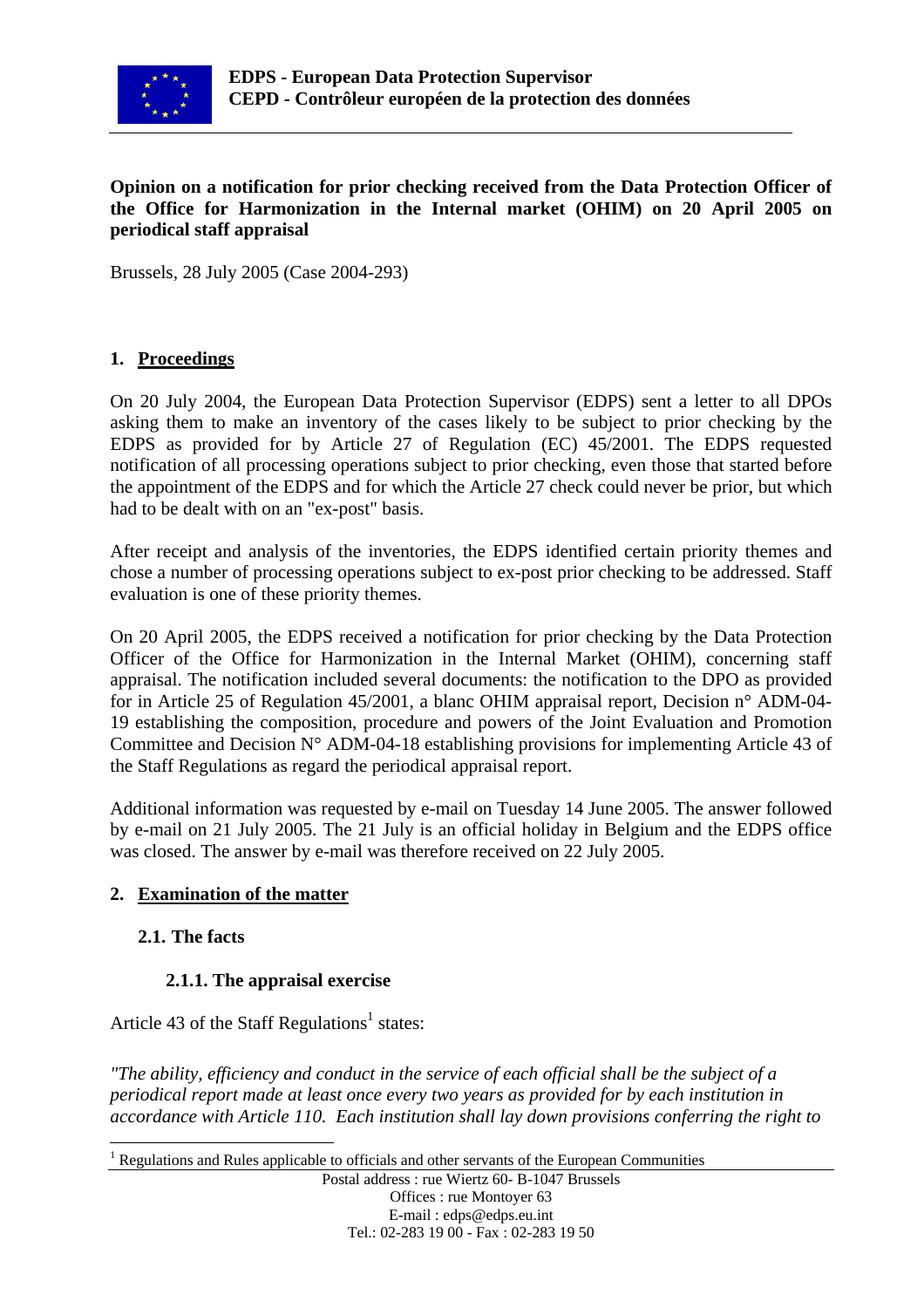*lodge an appeal within the reporting procedure, which has to be exercised before lodging a complaint as referred to in Article 90(2).[...]*

The OHIM has established provisions for implementing Article 43 of the Staff Regulations as regards the periodical appraisal report<sup>1</sup>.

A periodical report regarding abilities, efficiency and conduct in the service, hereinafter referred to as the appraisal report, shall be drawn up each year for all officials, temporary agents and contract staff ("jobholders") of the Office, except for grades  $A*16$  and  $A*15$  and for the chairpersons and members of the Boards of Appeal.

The purpose of the report is to assess the work which had been carried out and the results obtained over the period in question and, on the basis of that appraisal, to encourage the jobholder to develop his potential and consider his career prospects.

At the beginning of the yearly appraisal exercise, the jobholders are informed about the procedure. Each department organizes an information meeting for all staff at the beginning of an appraisal exercise. The Human Resources Department publishes a timetable showing the stages of the appraisal procedure.

OHIM-decision  $N^{\circ}$  ADM-04-18 establishing a procedure for the periodical appraisal report is accessible for all jobholders via the Office's intranet (Human Resources' webpage dedicated to appraisals: [http://oaminet/oaminet/drvisapi.dll?MIval=cw\\_usr\\_index&ID=14117&LANG=en.](http://oaminet/oaminet/drvisapi.dll?MIval=cw_usr_index&ID=14117&LANG=en)) It explains in detail the following procedure:

The jobholders are asked to draw up self-assessment and send it to his or her reporting officer. The self-assessment shall be appended to the appraisal report.

The appraisal report is drafted by the responsible officer. He or she is also responsible for conducting the appraisal and organising an interview with the jobholder. A countersigning officer is appointed to ensure the consistent application of the appraisal standards in the appraisal report.

If the appraisal report includes an exceptionally positive or negative assessment, the director of department shall submit it to the Management Committee for an opinion.

After validation by the countersigning officer, the reporting officer forwards the appraisal report to the jobholder, who shall upon receipt of the report, complete the sections reserved for any comments he or she may have.

If he or she agrees with the content of the report, the jobholder shall sign the report and send it back to his reporting officer. The reporting officer shall sign it immediately and forward it to the Human Resources Department to be filed in the personal file.

If he or she does not agree, the countersigning officer shall organize a dialogue between the jobholder and the reporting officer. In case no agreement is reached, an appeal can be sent to the (secretariat of the) Joint Evaluation and Promotion Committee. In all cases, the reporting officer shall ask the jobholder to return the report and send it to the Human Resources Department.

<span id="page-1-0"></span> $\overline{a}$ <sup>1</sup> OHIM Decision N° ADM-04-18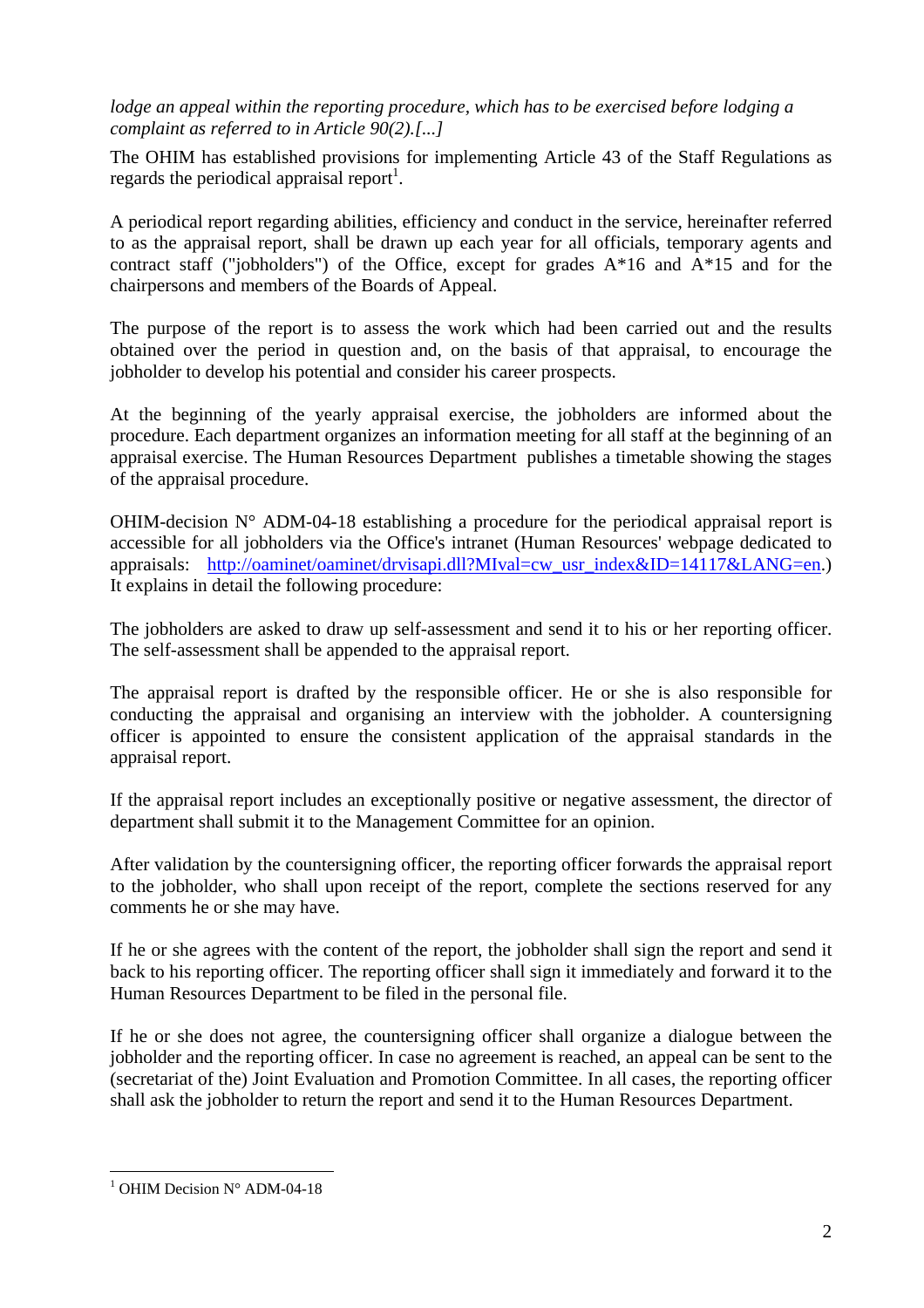### **2.1.2. The processing operation**

First, a blank appraisal report is produced in Word format. Then, the administrative data of the jobholder are inserted and data obtained in the SAP-HR system are integrated. The document is then sent by e-mail to the responsible reporting officer. A list of training sessions undergone by the jobholder is sent as well.

The reporting officer introduces his/her comments on the report in electronic format. He/she prints the report out and circulates it through the workflow described in point 2.1.1. Reports are completed and signed in paper format. Once the report is final, the data from it are collected and introduced in the SAP-system. This includes the reference period of the report, the general assessment comments and a scanned copy of the report.

The physical paper reports are temporarily stored in locked cupboards. The keys hereto are themselves under lock. Two members of the Career and Development Sector are aware of its functioning. When the appraisal exercise is over, the final reports are stored definitively in the personal file of the jobholder. No limits are considered for these documents. They become part of the personal file existing in the Office until transfer to another institution, permanent leave or retirement.

### **2.1.3. The electronic storage of data**

On SAP HR, general data used in other HR processes are stored. Those used for appraisals include: full name, grade, administrative address, staff number, status, seniority in grade, starting date in job, department and budgetary post number, job title and overall purpose, data of previous job assignments (department, service, sector, period concerned) and the names and job titles of the current and the past reporting officer, if any, overall assessment comment dealing with appraisal of efficiency, ability and conduct in the service at the end of the appraisal period. In the future, a scanned copy of the appraisal report might be integrated.

As the SAP tool is not flexible for working with data, these data are extracted for practical purposes in order to merge them into the report form for each member of staff. The work is done within the exclusive framework of the directory X:\personnel\sgcc\OHIM APPRAISAL SYSTEM. Apart from these personal data, the X:\drive contains the lists of training carried out by member of staff during the appraisal period and the list of reporting officers and countersigning officers.

The data on SAP HR and on the directory X:\personnel\sgcc\OHIM APPRAISAL SYSTEM are of the same nature (except for the training lists which are not available on SAP) but the format is different. Moreover, on SAP, the data stored are always permanent data linked to an official date, whereas, while the appraisal exercise is not closed, the data stored on the X:\drive is provisional and may still change (harmonization of appraisal standards, appeals, etc.). These data being exclusively used for facilitating working processes during the appraisal exercise, they are deleted once the integration into SAP has been completed.

Data which have become final (e.g. overall assessment) is updated on the SAP HR system at the end of the appraisal exercise.

The information contained on the shared folder on the directory X:\personnel\sgcc\OHIM APPRAISAL SYSTEM is for restricted access for the members of the Career and Development Sector in HRD dealing with appraisals and the IT business support in charge of the IT-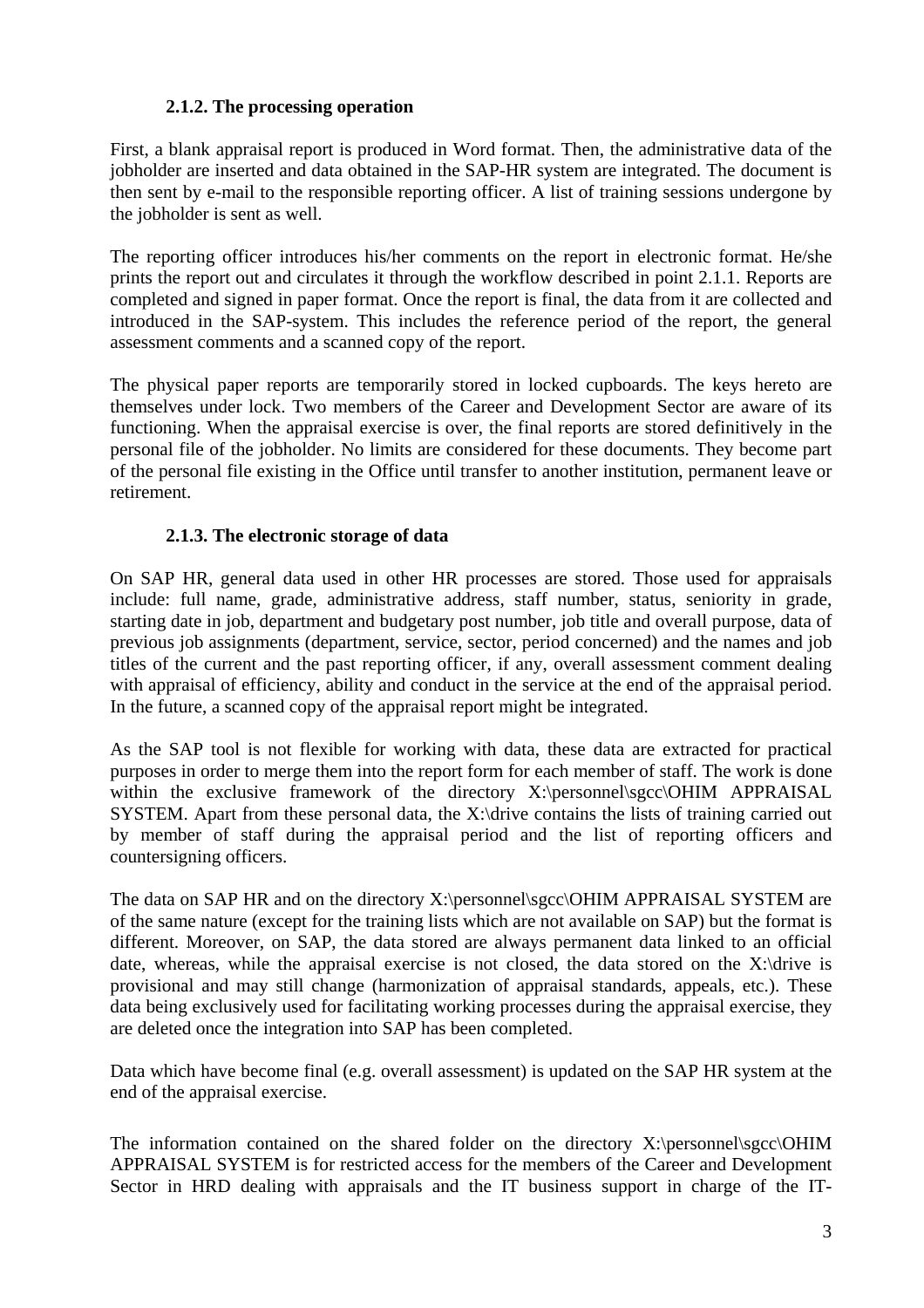developments and extraction of data within the HRD. The directory X:\personnel\sgcc\OHIM APPRAISAL SYSTEM functions with access permissions. Access to these data is given and controlled by the IT business support in charge of the IT-developments and extraction of data in co-ordination with the Head of Career and Development Sector. Four members of staff have access to this electronic folder.

# **2.2. Legal aspects**

### **2.2.1. Prior checking**

Staff appraisals can clearly be considered as within the scope of Regulation (EC) 45/2001 since they involve the processing of personal data whether or not by automatic means. Processing of personal data otherwise than by automatic means, will be covered by the scope of the Regulation, providing that the personal data form part of a filing system. In this case the staff appraisal forms are kept in paper version, but are kept in a structured system according to the name of the staff member. The processing therefore falls within the scope of the Regulation.

Article 27 (1) of Regulation (EC) 45/2001 subjects to prior checking by the EDPS all "processing operations likely to present specific risks to the rights and freedoms of data subjects by virtue of their nature, their scope or their purposes". Article 27 (2) of the Regulation contains a list of processing operations that are likely to present such risks such as "processing operations intended to evaluate certain aspects relating to the data subject, including his or her ability, efficiency and conduct" (Article  $27(2)(b)$ ). Staff appraisal procedures typically qualify as processing of personal data intending to evaluate personal aspects relating to the data subject and are therefore subject to prior checking.

The fact that links are made between the SAP HR system and the APPRAISAL SYSTEM also qualifies the case for prior checking on the basis of Article 27(2)(c).

Since prior checking is designed to address situations that are likely to present certain risks, the opinion of the EDPS should be given prior to the start of the processing operation. In this case the Staff appraisal procedure has already been established. This is not a serious problem as far as any recommendations made by the EDPS may still be adopted accordingly.

It has to be noted that the subject of this prior checking is the processing of data in the light of the annual exercise of staff appraisal. The SAP HR system, from which general data for this exercise are extracted, is not *as such* subject of this opinion, but may be subject to a prior check in the future.

The notification of the DPO was received on 20 April 2005. Further requests for information suspended the deadline for 27 days. According to Article 27(4) the present opinion must be delivered within a period of two months following receipt of the notification. However, the request for further information extended the deadline to 29 July 2005.

### **2.2.2. Legal basis and lawfulness of processing**

The legal basis of the processing can be found in Article 43 of the Staff Regulations (and Article 15(2) of the Conditions of Employment of Other Servants). As mentioned above, Article 43 states that "*the ability, efficiency and conduct in the service of each official shall be the subject of a periodical report made at least once every two years as provided for by each institution in accordance with Article 110."* Decision N°ADM-04-18 established the provisions for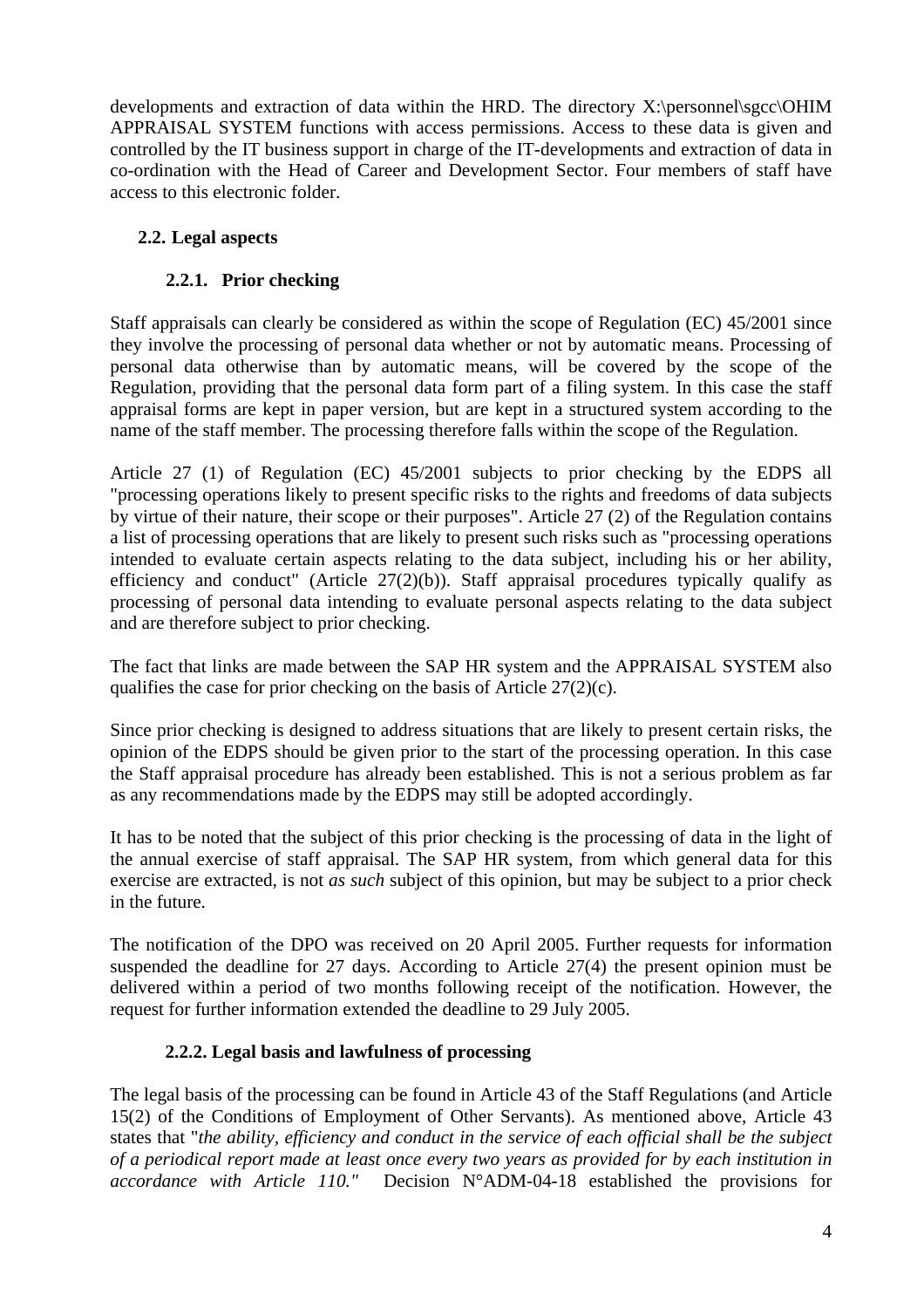implementing this Article in the Office for Harmonization in the Internal Market in accordance with Article 110 of the Staff Regulations.

The lawfulness of the processing is covered by the performance of a task carried out in the public interest on the basis of legal instruments adopted on the basis of the Treaties establishing the European Communities or in the legitimate exercise of an official authority vested in the Community institution on the basis of Article 5(a) of Regulation 45/2001. Report procedures involving the collection and processing of personal data concerning members of staff are part of the legitimate exercise of the official authority vested in the Institution. The legal basis provided by the Staff Regulations confirms that the processing is lawful.

# **2.2.3. Data Quality**

The categories of data processed in the OHIM appraisal exercise are the following:

- administrative data (full name, grade, administrative address, staff number, status, seniority in grade, starting date in the job, names and job titles of the current and past reporting officer, previous job assignments and persons to be consulted about those assignments)
- data relating to the job (job title, administrative post)
- data relating to the appraisal (an overall assessment comment dealing with appraisal of efficiency, ability and conduct in the service).

After careful examination, the EDPS is of the opinion that these data are in accordance with Article 4(1)(c) of Regulation (EC) 45/2001.

Since the exercise is annually repeated, the processing is also in compliance with Article 4(1)(d) that is to say is accurate and kept up to date.

# **2.2.4. Transfer of data**

Processing must also be examined in the light of Article 7, point 1 of Regulation (EC) 45/2001, since the data circulate among a number of different people in the Office for Harmonization in the Internal Market. Personal data may be transferred within an institution only if it is necessary for the legitimate performance of tasks covered by the competence of the recipient.

In this instance, transfer to the different assessors (reporting officer and countersigning officer), the members of the Human Resources Department in charge of the appraisal system, the directors of departments, the future line managers of the staff appraised and, possibly, the Management Committee, the Joint Evaluation and Promotion Committee and internal selection committees, is consistent with the legitimate performance of the tasks of the various parties.

In addition, Article 7(3) of Regulation (EC) 45/2001 stipulates that the recipient must process the personal data only for the purpose for which they were transmitted. Explicit guarantees must be obtained that anyone receiving and processing data as part of the annual OHIM assessment exercise may not use them for other purposes.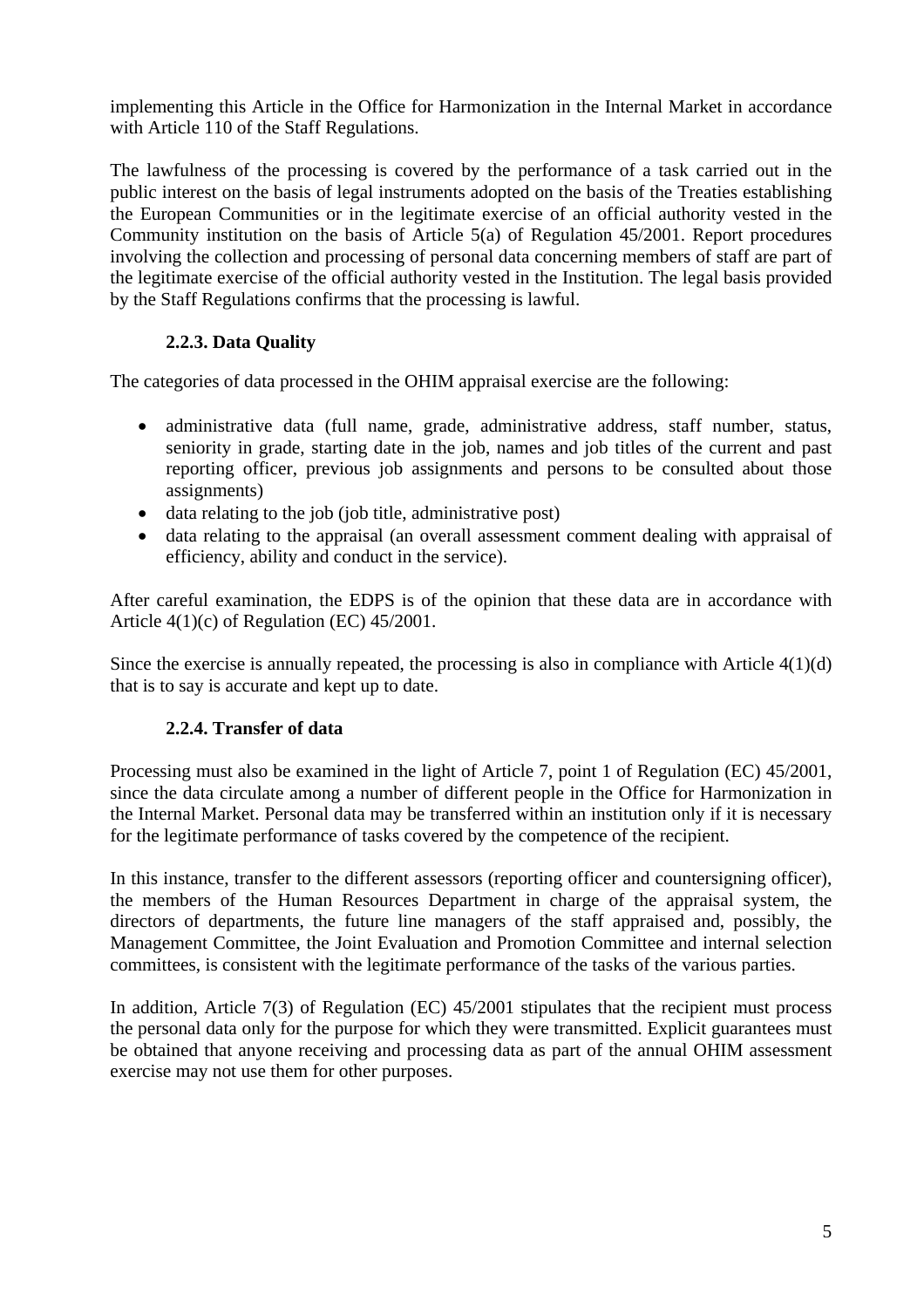### **2.2.5. Processing of personal number or unique identifier**

Article 10(6) of Regulation (EC) 45/2001 states that *"the European Data Protection Supervisor shall determine the conditions under which a personal number or other identifier of general application may be processed by a Community institution or body."*

The OHIM appraisal report mentions the staff number of the person being assessed. The number is part of the administrative data about the jobholder. The number is used to identify the person. The Supervisor considers that the number may be used in the context of staff reports<sup>1</sup>.

# **2.2.6. Information to be supplied to the data subjects**

The Regulation states that a data subject must be informed on the processing of data relating to himself/herself and lists a range of compulsory items of information which must be provided. In this instance, some data are collected directly from the data subject and some from other people. Articles 11 and 12 of the Regulation therefore apply.

Information for the data subject on the existence of data collection during an appraisal exercise comes from various sources. Article 43 of the Staff Regulations, the legal basis for the processing, presupposes the collection and recording of data. The OHIM decision establishing provisions for implementing Article 43, contains in its Chapter II all information about the appraisal procedure. An appraisal report form, showing the indicative format, graphical lay-out and general appearances, is annexed to the decision. Standards of use of the assessment procedure, laid down in writing, are sent to all reporting officers in order to ensure harmonisation in the assessments of members of staff. Each department organises an information meeting for staff at the beginning of each appraisal exercise to ensure that staff members receive as much information as possible. For the drafting of the appraisal reports, all officials, temporary members of staff, reporting officers and countersigning officers shall rely on the training and information they are given for this purpose<sup>2</sup>. The Office also provides via its intranet all information regarding appraisal (Human Resources webpage: [http://oaminet/oaminet/drvisapi.dll?MIval=cw\\_usr\\_index&ID=14117&LANG=en](http://oaminet/oaminet/drvisapi.dll?MIval=cw_usr_index&ID=14117&LANG=en))

The information from these various sources covers at least the compulsory items provided for in Articles 11 and 12.

# **2.2.7. Right of access and rectification**

Under Article 13 of Regulation (EC) 45/2001, the data subject has the right to obtain from the controller, at any time and without restraint, communication in an intelligible form of the data undergoing processing. In addition, Article 43 of the Staff Regulations states on the subject of staff reports that: *"The report shall be communicated to the official. He shall be entitled to make any comments thereon which he considers relevant.*"

The right of the data subject to see the information contained in his/her report is ensured several times in the course of the assessment procedure. The European Data Protection Supervisor has no comments to make on this point.

 $\overline{a}$ 

<span id="page-5-0"></span><sup>&</sup>lt;sup>1</sup> See Opinion on the notification for prior checking from the DPO of the European Parliament relating to the reports procedure and the RAPNOT system (case 2004-206).

<span id="page-5-1"></span><sup>&</sup>lt;sup>2</sup> See Article 9 of OHIM-decision  $N^{\circ}$ ADM-04-18.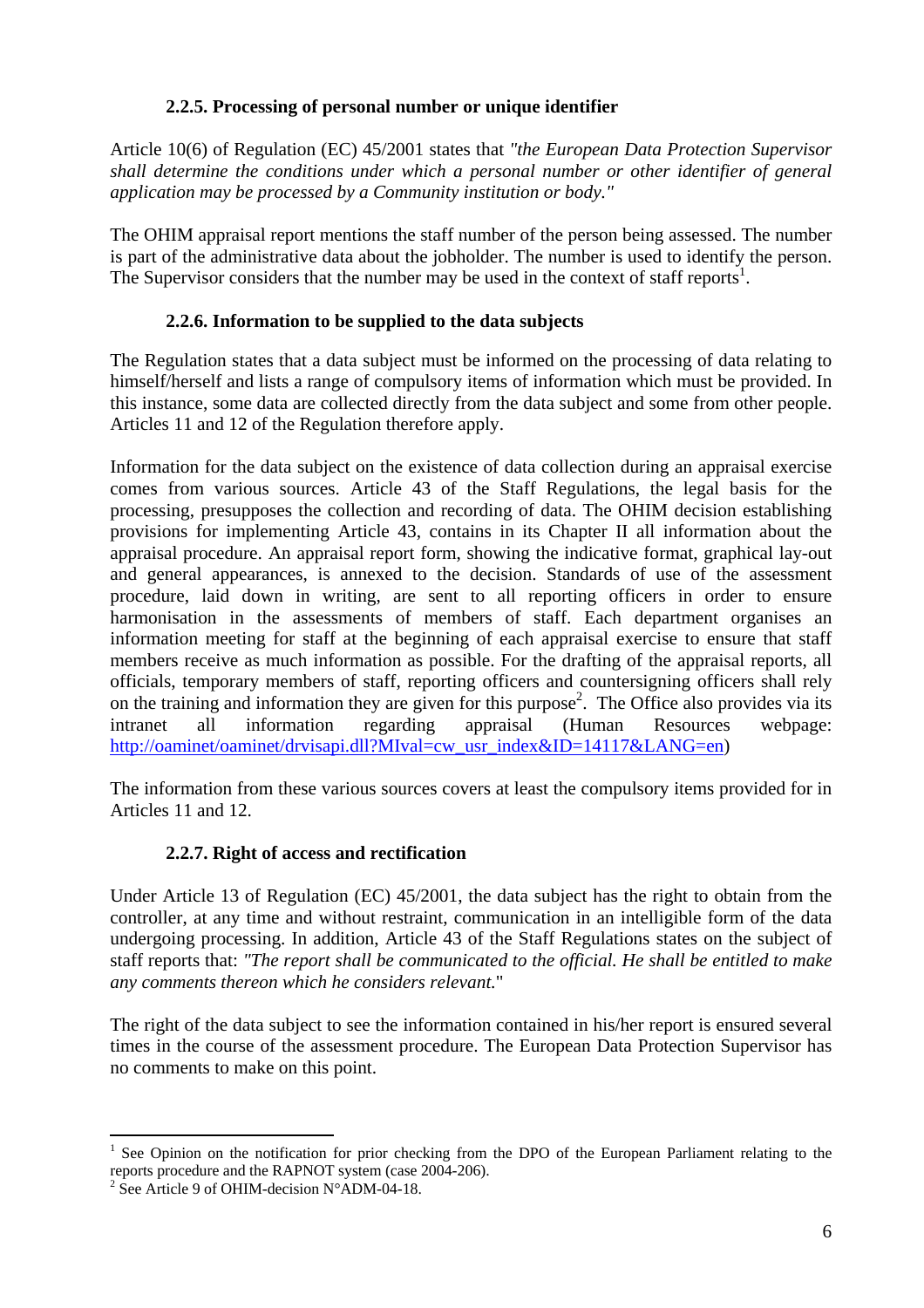### **2.2.8. Conservation of data**

Regulation (EC) 45/2001 states that data may not be kept in a form which permits identification of the data subject any longer than is necessary for the intended purpose (Article 4(1)(e)).

In the case of the OHIM staff appraisal exercise, the final physical paper reports are filed temporarily, that is until the end of the exercise, in a locked cupboard, at which moment they are stored definitively in the personal files of the jobholders. No precise time limits are considered for these documents. They are part of the personal file existing in the Office until transfer to another institution, permanent leave or retirement. As regards this physical paper procedure, the EDPS considers that the documents should be stored in personal files beyond transfer, permanent leave or retirement, only if the Office can justify that they must be kept for a specific and legitimate purpose (appraisal form pertinent in the frame of a dismissal case, for example).

With regards to the electronic procedure, the following remarks are made:

- with regard to the directory X:\personnel\sgcc\OHIM APPRAISAL SYSTEM : The EDPS understands that the data on this directory are exclusively used for facilitating the working process during the appraisal exercise and welcomes the fact that they are deleted at the end of the exercise.
- with regard to the e-mail sent to the reporting officer at the beginning of an appraisal exercise:

It is stated in the procedure that the reporting officer introduces his/her comments in the report in electronic format. This implies that the reporting officer, or perhaps his/her secretary, also saves an electronic copy on his personal computer. The EDPS is of the opinion that the electronic copy of the reporting officer should not be kept any longer than is necessary for the report procedure.

• with regard to the SAP HR system :

It has to be noted that the SAP HR system stores general data, used in different HR processes. The SAP HR system *as such* is not the subject of this prior checking. With regards to the fact that the final assessment results are integrated in the SAP HR system at the end of an appraisal exercise, the EDPS questions the need for this operation, since appraisal reports are also put into the personal file of the jobholders. The EDPS is of the opinion that the use of the SAP HR system should be subject of a separate prior checking exercise.

#### **2.2.9. Security measures**

After careful examination, the EDPS is of the opinion that security measures -both for the physical paper processing and the electronic processing- have been complied with.

### **Conclusion:**

There is no reason to believe that there is a breach of the provisions of Regulation 45/2001 providing the following considerations are fully taken into account:

• with regard to the transfer of data (Article 7(3) of Regulation (EC) 45/2001), the EDPS is of the opinion that explicit guarantees must be obtained so that anyone receiving and